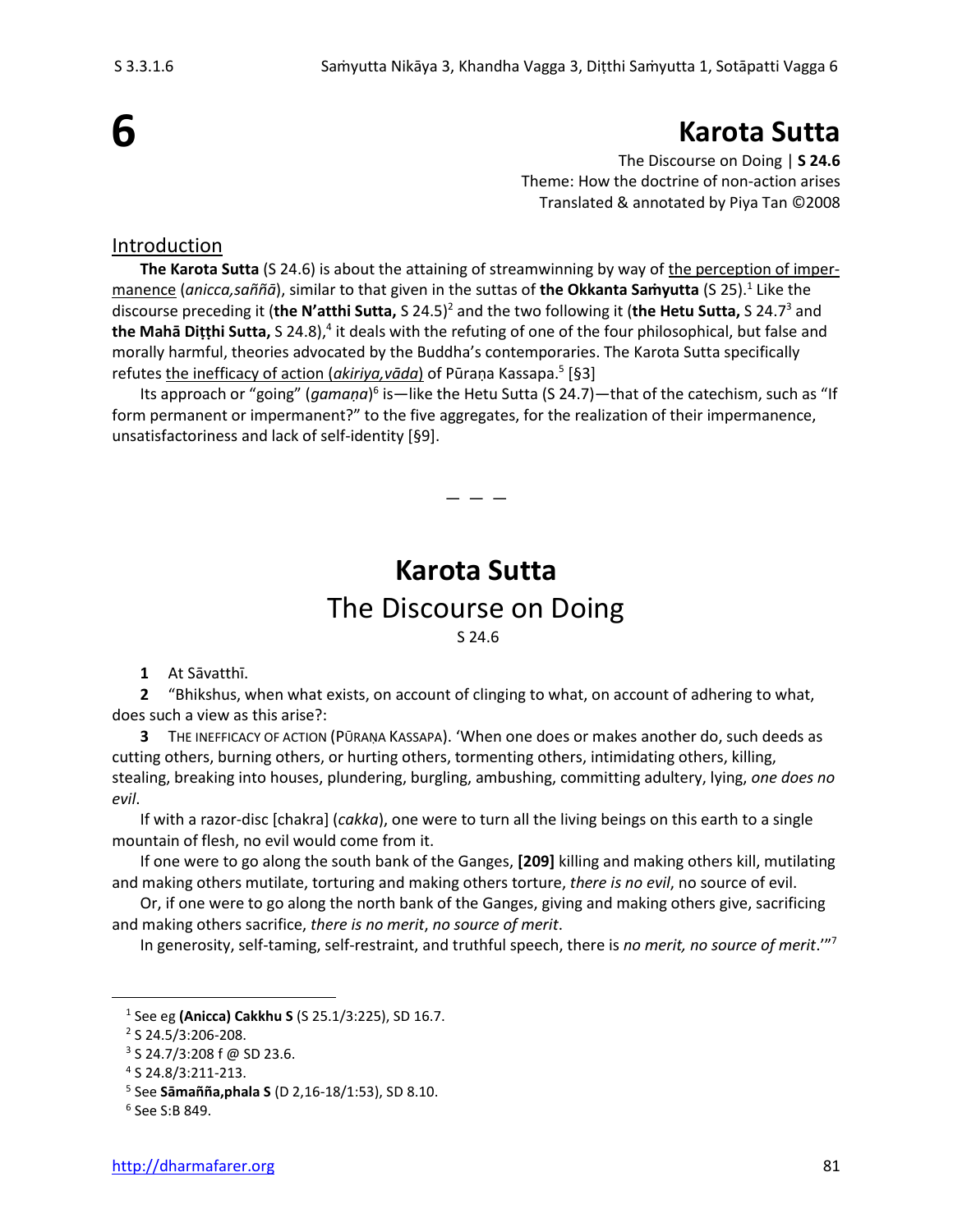**4** "Bhante, our teachings are rooted in the Blessed One, guided by the Blessed One, have the Blessed One as refuge. It would be good indeed if the Blessed One were to explain its meaning. Having heard the Blessed One, the monks would remember it."<sup>8</sup>

"Then, listen, monks, pay close attention to it, I will speak.

#### How the wrong view of inefficacy of action arises

**5** (1) When there is **form**, bhikshus, there is clinging to form, adhering to form, such a view as this arises, that,

'When one does or makes another do … *one does no evil … there is no merit, no source of merit* …

In generosity, self-taming, self-restraint, and truthful speech, there is *no merit, no source of merit*.'

**6** (2) When there is **feeling**, bhikshus, there is clinging to feeling, adhering to feeling, such a view as this arises ….

**7** (3) When there is **perception**, bhikshus, there is clinging to perception, adhering to perception, such a view as this arises ….

**8** (4) When there are **formations**, bhikshus, there is clinging to formations, adhering to formations, such a view as this arises ….

**9** (5) When there is **consciousness**, bhikshus, there is clinging to consciousness, adhering to consciousness, such a view as this arises, that,

'When one does or makes another do … *one does no evil… there is no merit, no source of merit* … In generosity, self-taming, self-restraint, and truthful speech, there is *no merit, no source of merit*.'

#### How the wrong view of non-causality ends $9$

**10** Now what do you think, bhikshus? Is **form** permanent or impermanent?"

"Impermanent, bhante."

"Is what is impermanent unsatisfactory or satisfactory [painful or pleasurable]?"<sup>10</sup>

"Unsatisfactory, bhante."

"Is what is impermanent, unsatisfactory and subject to change fit to be regarded thus: 'There is neither cause nor condition for the defilement of beings … they experience joy and pain in the six classes by birth.'?"<sup>11</sup>

"No, bhante."

**11** "Now, what do you think, bhikshus, is **feeling** permanent or impermanent?"

"Impermanent, bhante."

"Is what is impermanent unsatisfactory or satisfactory?"

"Unsatisfactory, bhante."

<sup>7</sup> See **Sāmañña,phala S** (D 2,19/1:52,22-53,2), SD 8.10. See **Apaaka S** (M 60,13-20 = 1:404-407) where this view of Purana's is refuted. See Bodhi, *The Discourse on the Fruits of Recluseship*, 1989:69 f.

<sup>8</sup> *Bhagavam,mlakā no bhante dhammā, bhagava nettikā, bhagava paisaraā. Sādhu vata bhante bhagavata-'eva paibhātu etassa bhāsitassa attho.Bhagavato sutvā bhkikkh dhāressant ti*. This is stock (M 1:309 f, 317, 465, 3:115; S 2:80 f; A 1:199, 4:158, 351, 5:355).

<sup>9</sup> This section follows the structure of the parallel passage in **Anatta,lakkhaṇa S** (S 22.59,12-16/3:66-68), SD 1.2. <sup>10</sup> Dukkham vā sukham vā.

<sup>11</sup> In **Anatta,lakkhaṇa S** (S 22.59), the wrong view refuted here is: the notion "This is mine," which arises through craving (*tah*); the notion "This I am," which arises through conceit (*mna*); the notion "This is my self," which arises through views (*dihi*). (S 22.59,12-16/3:66-68), SD 1.2.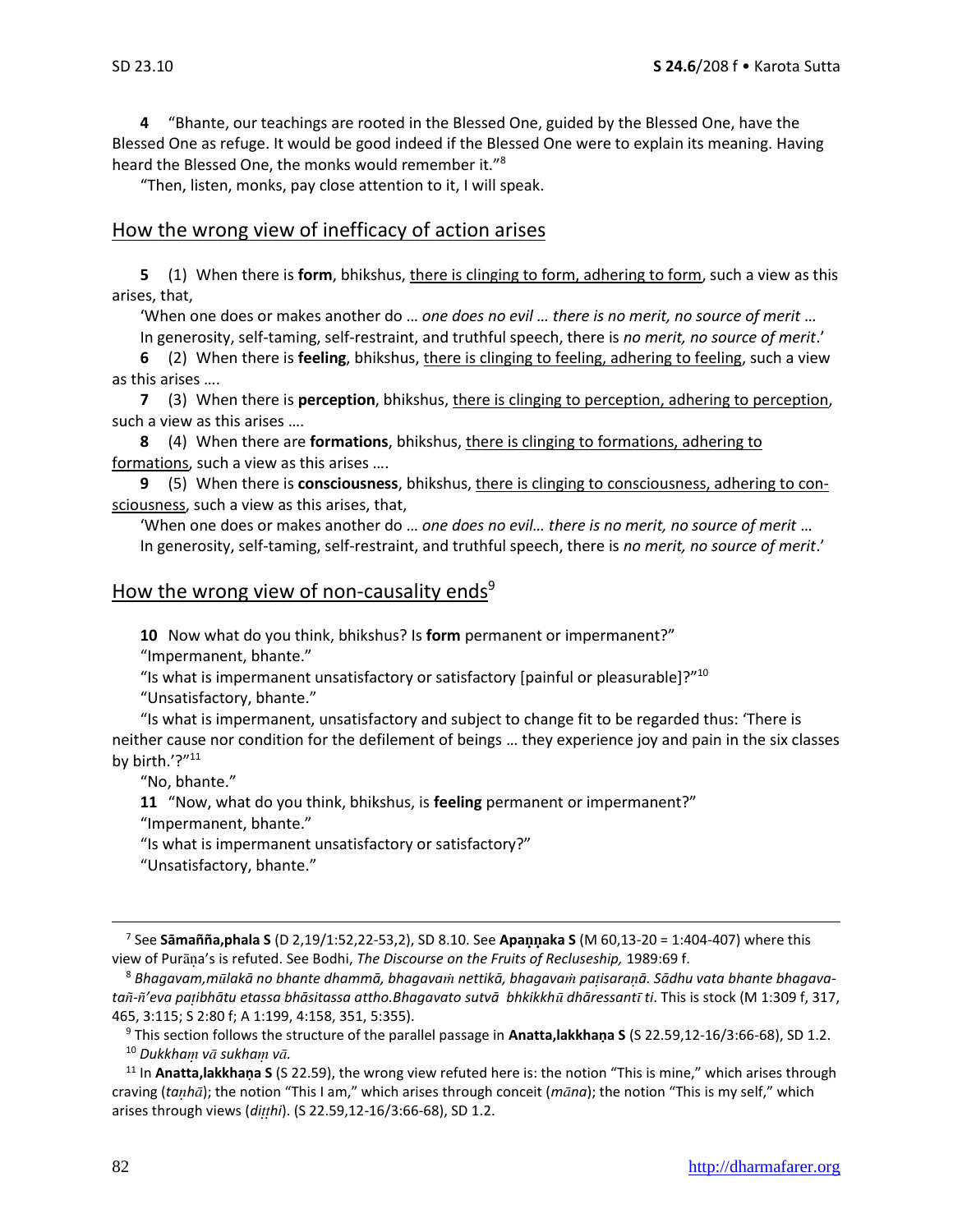"Is what is impermanent, unsatisfactory and subject to change fit to be regarded thus: 'There is neither cause nor condition for the defilement of beings … they experience joy and pain in the six classes by birth.'?"

"No, bhante."

**12** "Now, what do you think, bhikshus, is **perception** permanent or impermanent?"

"Impermanent, bhante."

"Is what is impermanent unsatisfactory or satisfactory?"

"Unsatisfactory, bhante."

"Is what is impermanent, unsatisfactory and subject to change fit to be regarded thus: 'There is neither cause nor condition for the defilement of beings … they experience joy and pain in the six classes by birth.'?"

"No, bhante."

**13** "Now, what do you think, bhikshus, are **formations** permanent or impermanent?" "Impermanent, bhante."

"Is what is impermanent unsatisfactory or satisfactory?"

"Unsatisfactory, bhante."

"Is what is impermanent, unsatisfactory and subject to change fit to be regarded thus:

'There is neither cause nor condition for the defilement of beings … they experience joy and pain in the six classes by birth.'?"

"No, bhante."

**14** "Now, what do you think, bhikshus, is **consciousness** permanent or impermanent?"

"Impermanent, bhante."

"Is what is impermanent unsatisfactory or satisfactory?"

"Unsatisfactory, bhante."

"Is what is impermanent, unsatisfactory and subject to change fit to be regarded thus: 'There is neither cause nor condition for the defilement of beings…they experience joy and pain in the six classes by birth.'?"

"No, bhante."<sup>12</sup>

How, then, could such a view as this arises, that,

'When one does or makes another do … *one does no evil … there is no merit, no source of merit* … In generosity, self-taming, self-restraint, and truthful speech, there is *no merit, no source of merit*'?" "No, bhante."

**15** "That which is **seen, heard, sensed, known**,<sup>13</sup> that is, attained, sought after, examined by the mind—is that permanent or impermanent?"

"Impermanent, bhante."

"Is what is impermanent unsatisfactory or satisfactory?"

"Unsatisfactory, bhante."

<sup>12</sup> In **Anatta,lakkhaṇa S** (S 22.59), the teaching on not-self (*anattā*) continues, and the monks become arhats at the end of the discourse. (S 22.59.12-16/3:66-68), SD 1.2.

<sup>13</sup> This is a fourfold classification of the 5 sense-objects, ie "the sense-object tetrad." Comy: "The seen" (*diṭṭha*) is the visible-form base'; "the heard" (*suta*), the sound base; "the sensed" (*muta*), the objects of smell, taste and touch; and "the known" (*viññāta*), the remaining seven bases (ie the 6 internal bases and the mind-object base) (DA 3:914; MA 2:110; SA 2:337 f; AA 3:31; ItA 2:187; Nc 66; PmA 2:432). The words "attained, sought after, examined by the mind" (*pattaṁ pariyesitaṁ anuvicaritaṁ manasā*) are merely an elaboration of the fourth, the "known" (SA 2:338). However, from the practical viewpoint, this last phrase could well apply to the other 3 sense-objects, too; for, they are all mind-rooted. On *diṭṭha suta muta viññāta* as the bases for wrong views, see SD 3.13 (5.2).